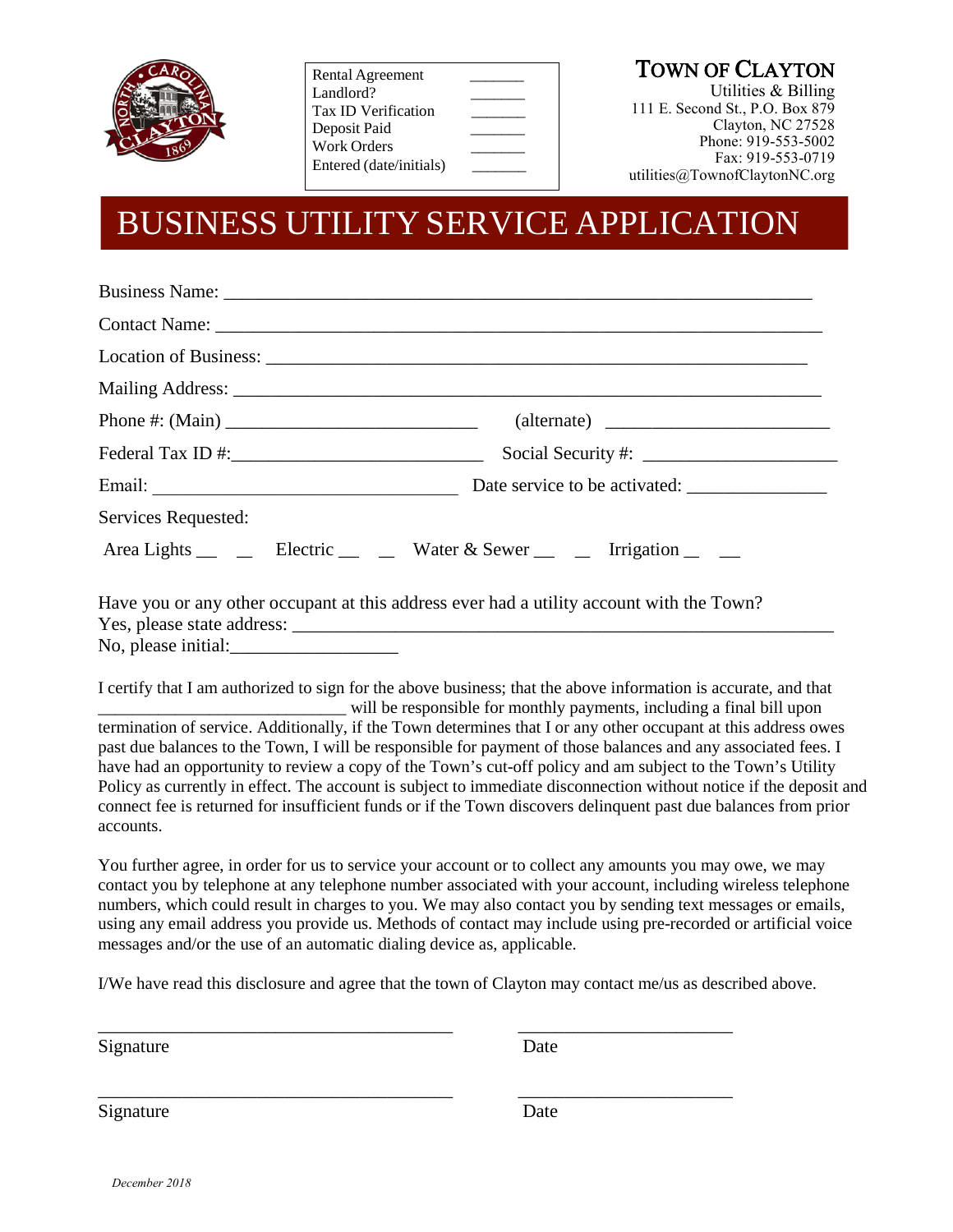

Account# \_\_\_\_\_\_\_\_\_\_\_\_\_\_\_\_\_\_

TOWN OF CLAYTON<br>Utilities & Billing 111 E. Second St., P.O. Box 879 Clayton, NC 27528 Phone: 919-553-5002 Fax: 919-553-0719 utilities@TownofClaytonNC.org

### **NON-RESIDENTIAL UTILITY DEPOSIT INFORMATION**

All non-residential accounts are required to pay a deposit. The deposit will be calculated at 2½ times the average bill of the property or of a like business.

| Average Bill | <b>Required Deposit</b> |  |
|--------------|-------------------------|--|
|              |                         |  |
|              |                         |  |

An amount equal to one (1) times an average bill will be applied as a credit the utility account after 18 months of demonstrated good payment history. Good payment history is defined as: **no** late payments, **no** returned checks, **no** returned drafts and **no** disconnects for non-payment. This request must be made, in writing, to the Customer Service Director.

I, \_\_\_\_\_\_\_\_\_\_\_\_\_\_\_\_\_\_\_\_\_\_\_\_\_\_\_\_\_\_\_\_\_, have read the above information regarding non-Customer's Name

residential utility deposits. I understand that I may be required to pay an additional higher deposit or reestablish a deposit after my original deposit has been refunded if any or all of the following conditions apply to my account: disconnection for non-payment, failure to honor a payment arrangement, returned checks/drafts, meter tampering and/or falsification of information provided on the service application. Under these terms, the deposit must be paid immediately or immediate disconnection may occur.

\_\_\_\_\_\_\_\_\_\_\_\_\_\_\_\_\_\_\_\_\_\_\_\_\_\_\_\_\_\_\_\_ \_\_\_\_\_\_\_\_\_\_\_\_\_\_\_\_\_\_\_\_\_\_\_\_\_\_\_\_\_\_\_\_

Customer's Signature Service Address

\_\_\_\_\_\_\_\_\_\_\_\_\_\_\_\_\_\_\_\_\_\_\_\_\_\_\_\_\_\_\_\_ \_\_\_\_\_\_\_\_\_\_\_\_\_\_\_\_\_\_\_\_\_\_\_\_\_\_\_\_\_\_\_\_ Town of Clayton Witness Signature Date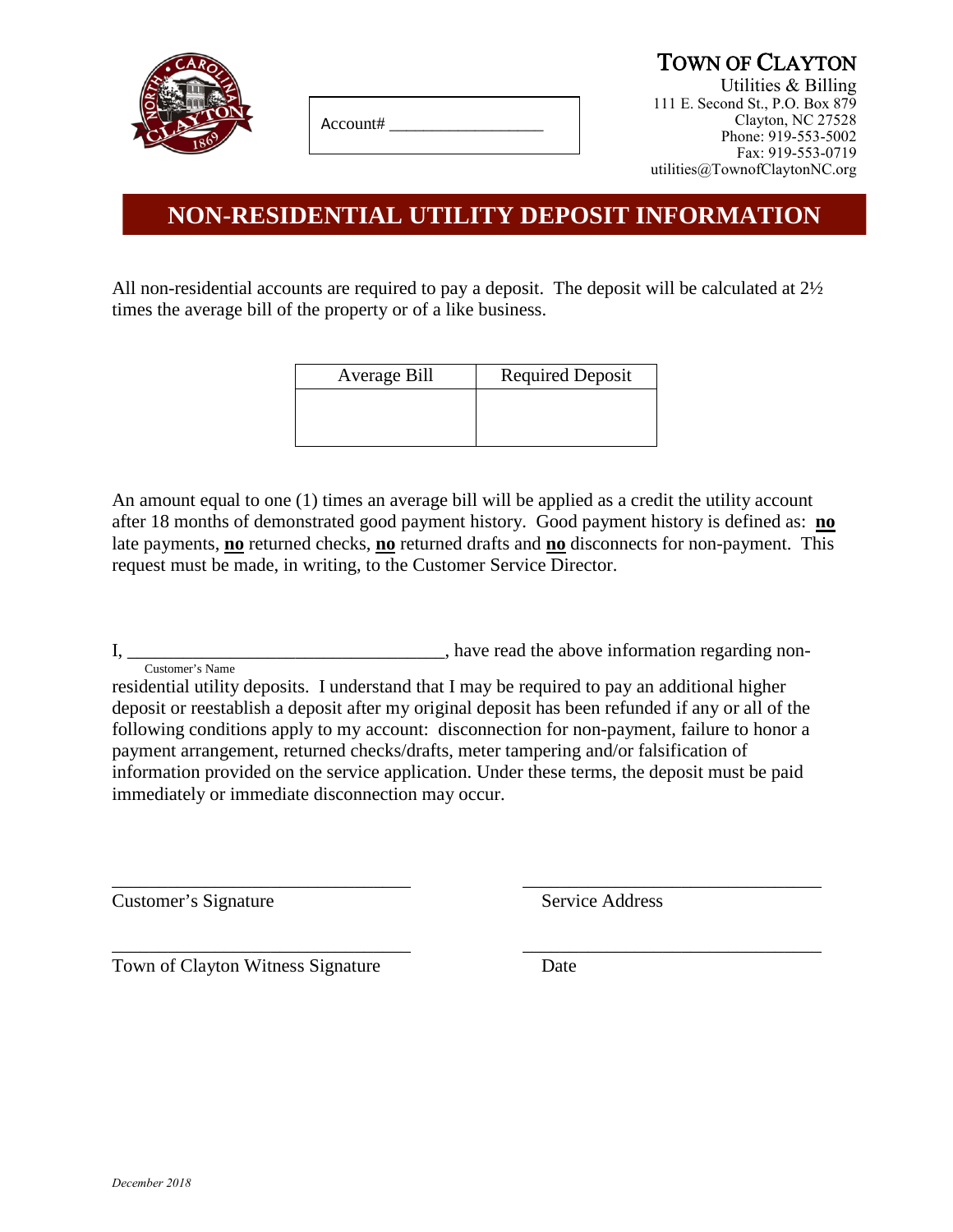

### TOWN OF CLAYTON Utilities & Billing

111 E. Second St., P.O. Box 879 Clayton, NC 27528 Phone: 919-553-5002 Fax: 919-553-0719 utilities@TownofClaytonNC.org

Account # \_\_\_\_\_\_\_\_\_\_\_\_\_\_\_\_\_\_\_

#### **BUSINESS BANK DRAFT AUTHORIZATION**

The Town of Clayton offers commercial customers the convenience of automatically paying monthly utility bills via draft from a checking account. Participants will continue to receive a monthly bill and will have their account drafted on a scheduled due date.

**BONUS: Get some of your money back!** If your account is in good standing for 18 months, (no late fees, no returned checks/drafts or disconnects), we'll apply a portion of your deposit back to your account!

| <b>New Bank Draft Authorization</b>                                                                                                                                                                         | _____________ Change in Account Number or Bank |                                                                              |                                                                              |
|-------------------------------------------------------------------------------------------------------------------------------------------------------------------------------------------------------------|------------------------------------------------|------------------------------------------------------------------------------|------------------------------------------------------------------------------|
| Cycle 1: DATE TO DRAFT ACCOUNT<br>Cycle 2: DATE TO DRAFT ACCOUNT $\qquad \qquad \qquad 15^{\text{th}}$<br>Cycle 3: DATE TO DRAFT ACCOUNT $\qquad \qquad$ 15 <sup>th</sup><br>Cycle 4: DATE TO DRAFT ACCOUNT | 8 <sup>th</sup><br>8 <sup>th</sup>             | 15 <sup>th</sup><br>22 <sup>nd</sup><br>22 <sup>nd</sup><br>22 <sup>nd</sup> | 22 <sup>nd</sup><br>29 <sup>th</sup><br>29 <sup>th</sup><br>29 <sup>th</sup> |
|                                                                                                                                                                                                             |                                                |                                                                              |                                                                              |
|                                                                                                                                                                                                             |                                                |                                                                              |                                                                              |
|                                                                                                                                                                                                             |                                                |                                                                              |                                                                              |
| Please attach a voided check here.<br>** Deposit slips cannot be processed **                                                                                                                               |                                                |                                                                              |                                                                              |

I hereby authorize the Town of Clayton to draft my utility payments and initiate credit entries or such adjusting entries, either Debits or Credits, which are necessary for corrections or adjustments from the account and bank I have indicated above. This authorization is to remain in full force and effect until the Town receives a new written agreement from me. I understand that cancellation of bank draft will require a thirty (30) day prior written notice to the Town. I understand that drafts not honored by my financial institution shall be treated in the same manner as a returned check, and shall be subject to all applicable fees and charges. I further understand that as is the policy with returned checks, if I have two returned drafts within a twelve month period, I shall be removed from draft payment, and shall be required to pay in cash, certified check or credit card. I hereby certify that I will notify the Customer Service department immediately of any changes in my depository relationship with my financial institution that shall affect this draft agreement. I am also aware Customer Service will need 30 days notice if I should need to change my draft date.

Authorizing Signature Date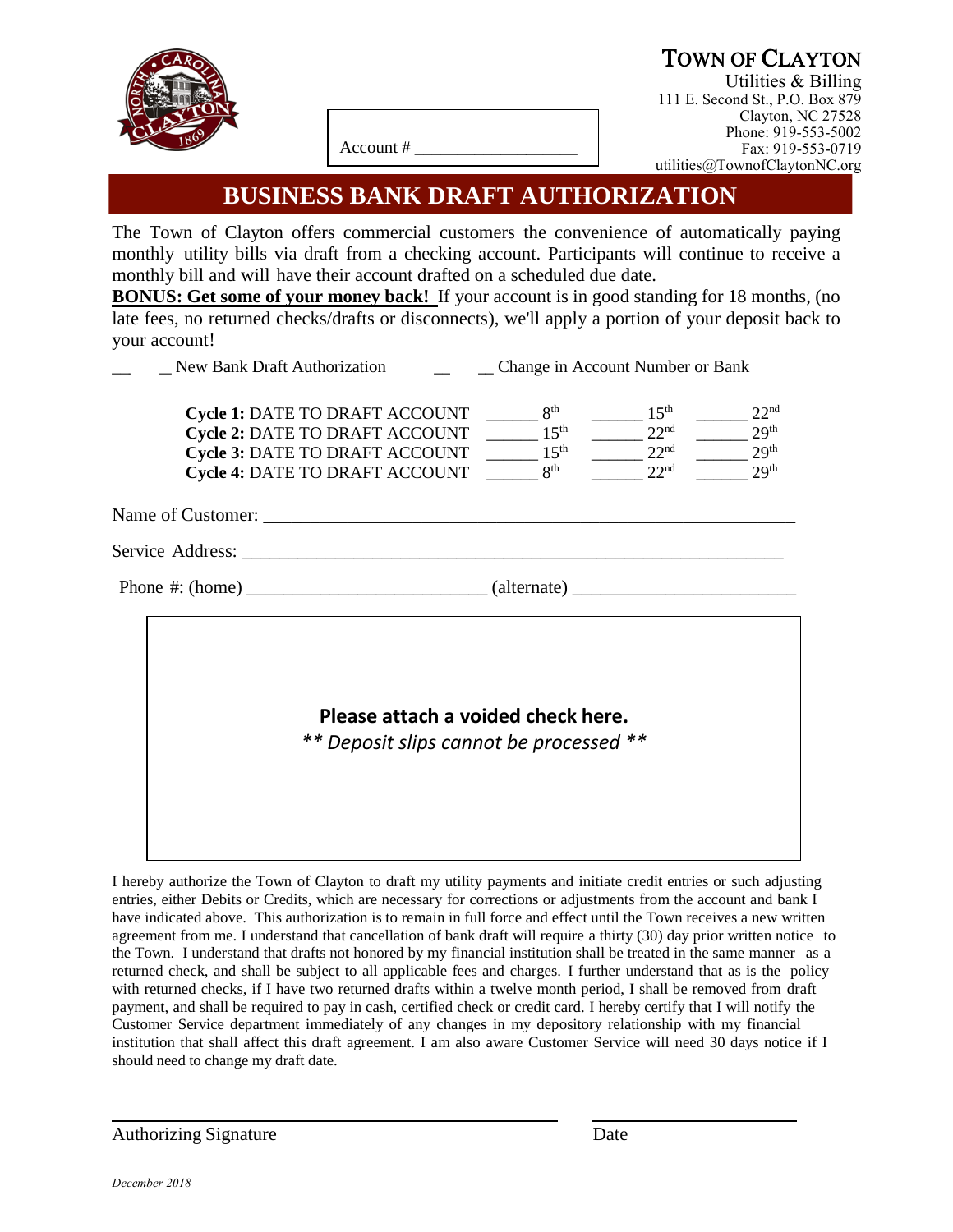

# TOWN OF CLAYTON<br>Utilities & Billing

111 E. Second St., P.O. Box 879 Clayton, NC 27528 Phone: 919-553-5002 Fax: 919-553-0719 utilities@TownofClaytonNC.org

#### **POWER AGREEMENT FOR FIRE INSPECTIONS**

This conditional power agreement is to allow the occupant of the above address to have connected for the purpose of setting up the physical environment of their business.

This agreement is only valid for the set up of the business, and is not intended to allow the operation of said business before the date of the fire inspection.

This agreement shall be valid until \_\_\_\_\_\_\_\_\_\_\_\_\_\_\_\_\_\_\_\_\_\_\_\_\_\_\_\_\_\_\_\_\_\_\_\_\_\_\_\_, by which time fire inspection must be requested and completed. Failure to do so will result in utility disconnection. Also, if during this time said business begins operation, the utilities will be disconnected and this agreement will become null and void.

\_\_\_\_\_\_\_\_\_\_\_\_\_\_\_\_\_\_\_\_\_\_\_\_\_\_\_\_\_\_\_\_\_\_\_\_\_ \_\_\_\_\_\_\_\_\_\_\_\_\_\_\_\_\_\_\_\_\_\_\_\_\_\_\_

Signature Date